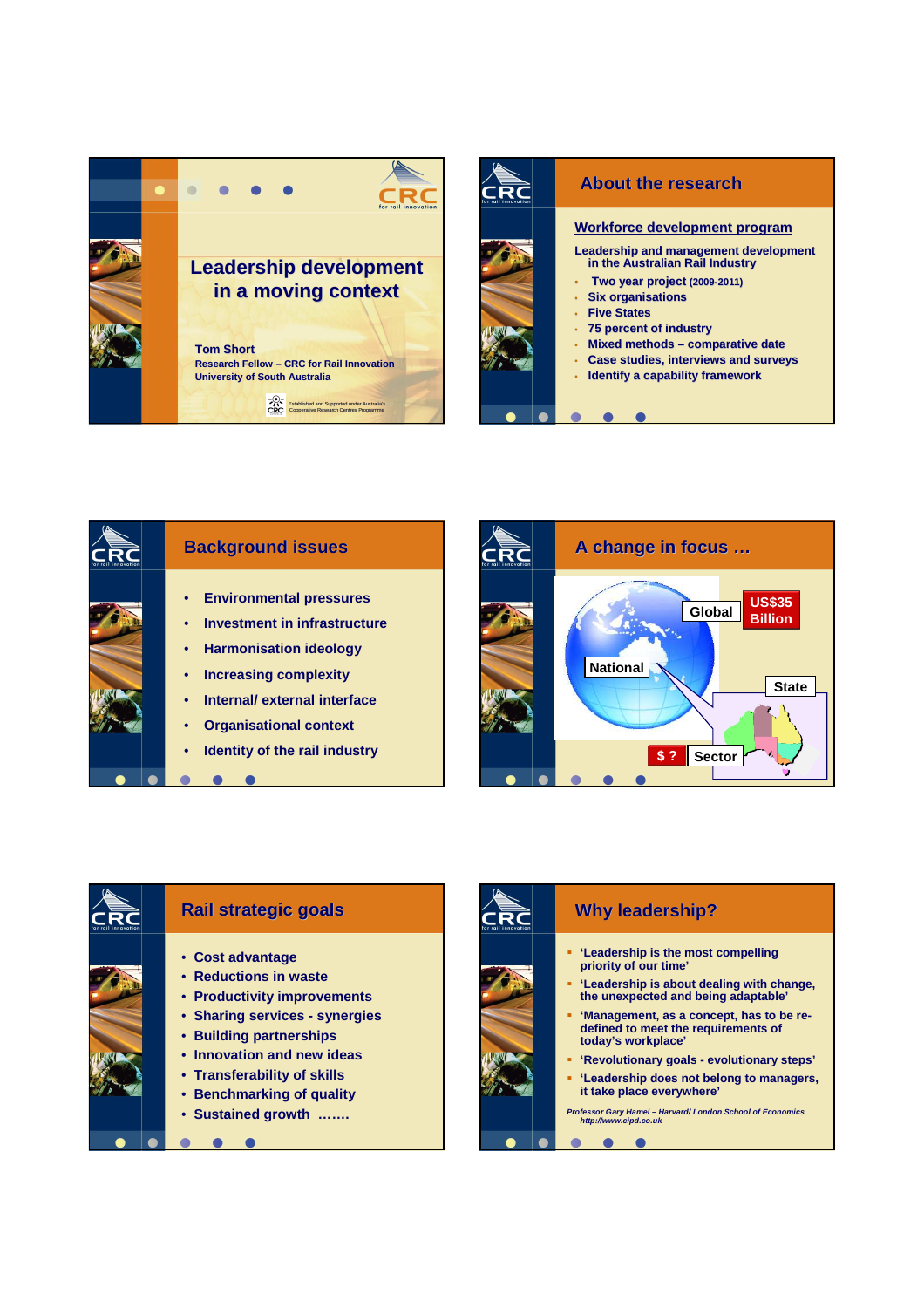









| for rail innovation | <b>Blending concepts</b>            |               |              |                |           |            |               |  |
|---------------------|-------------------------------------|---------------|--------------|----------------|-----------|------------|---------------|--|
|                     | <b>Organisational</b><br>commitment | M             | М            | н              | M         | н          | Ĥ             |  |
|                     | <b>Content and</b><br>structure     |               | M            | н              | Е         | н          | н             |  |
|                     | <b>Program delivery</b>             | М             | M            | н              | L         | н          | н             |  |
|                     | <b>Assessment and</b><br>evaluation |               | L            | L              | L         | н          | н             |  |
|                     |                                     | Globalisation | Generational | Sustainability | Diversity | Technology | <b>Change</b> |  |
|                     |                                     |               |              |                |           |            |               |  |